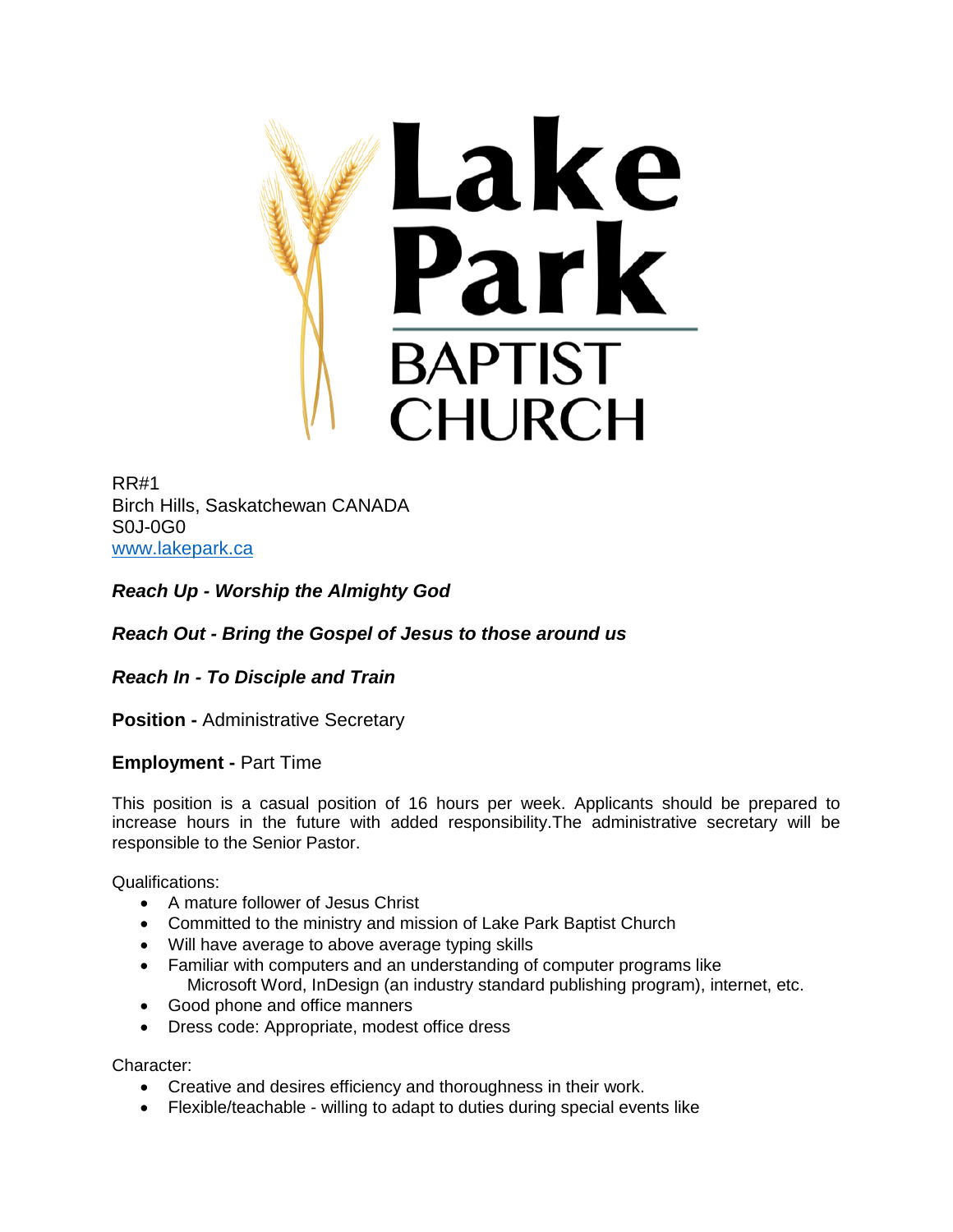conferences, concerts, special events, guest speakers, etc.

- Consistent and self-motivated
- Has an eye for detail.
- Practices confidentiality concerning church business and ministry.
- Good communicator
- Be able to put thoughts clearly and precisely in print.
- Will keep the pastors informed of any issues that will assist in keeping the Ministry of Lake Park running smoothly.
- Will openly discuss concerns that he/she has about the secretary position and working relationship with the Pastors.
- Is able to follow instructions and take criticism from a positive approach.
- Is compassionate, cheerful, friendly, servant attitude.
- Will strive to be a team player.

Terms of Employment:

- Ideally this position would work the best if the employee could work Wednesday to Friday 6 hours per day. (9:00a.m. to 2p.m.), however there will be some flexibility on a different days if required.
- Hourly wage in accordance with the annual budget.
- When taking holidays it must be communicated in advance so that alternative arrangements can be made for someone to cover the responsibilities.
- When terminating employment a minimum of one month notice is required.
- Friday will be the day to create the bulletin.
- There will be a 3 month probationary period at which time there will be an assessment and annually after that.

Employment Procedure:

- The Lead Pastor will search, interview and hire the most suitable candidate.
- After the probationary period and assessment has been done, the decision will be made as to whether further employment will continue.

Specific Duties:

- 1. Weekly Administration
	- Correspond with people or organizations connected with Lake Park.
	- Bulletin: includes creating it, folding it, as well as copying and stuffing any Insert's (approved by the Pastors or Ministry leaders) and filing original copy.
	- Typing for Pastor's
	- Church mail: sorting and distributing it out to the right ministry leader.
	- Bulletin Boards: keep them neat and attractive, replace outdated posters, Letter's, etc. with new information after approval from the Pastors.
	- Screen and take phone messages and make phone calls on behalf of Pastors.
	- Will be responsible for the administration of the Church calendar (booking Event's and making sure that the church isn't double booked.)
	- Will go through the weekly Sunday offering to prepare a report for the Treasurer and make the deposit.